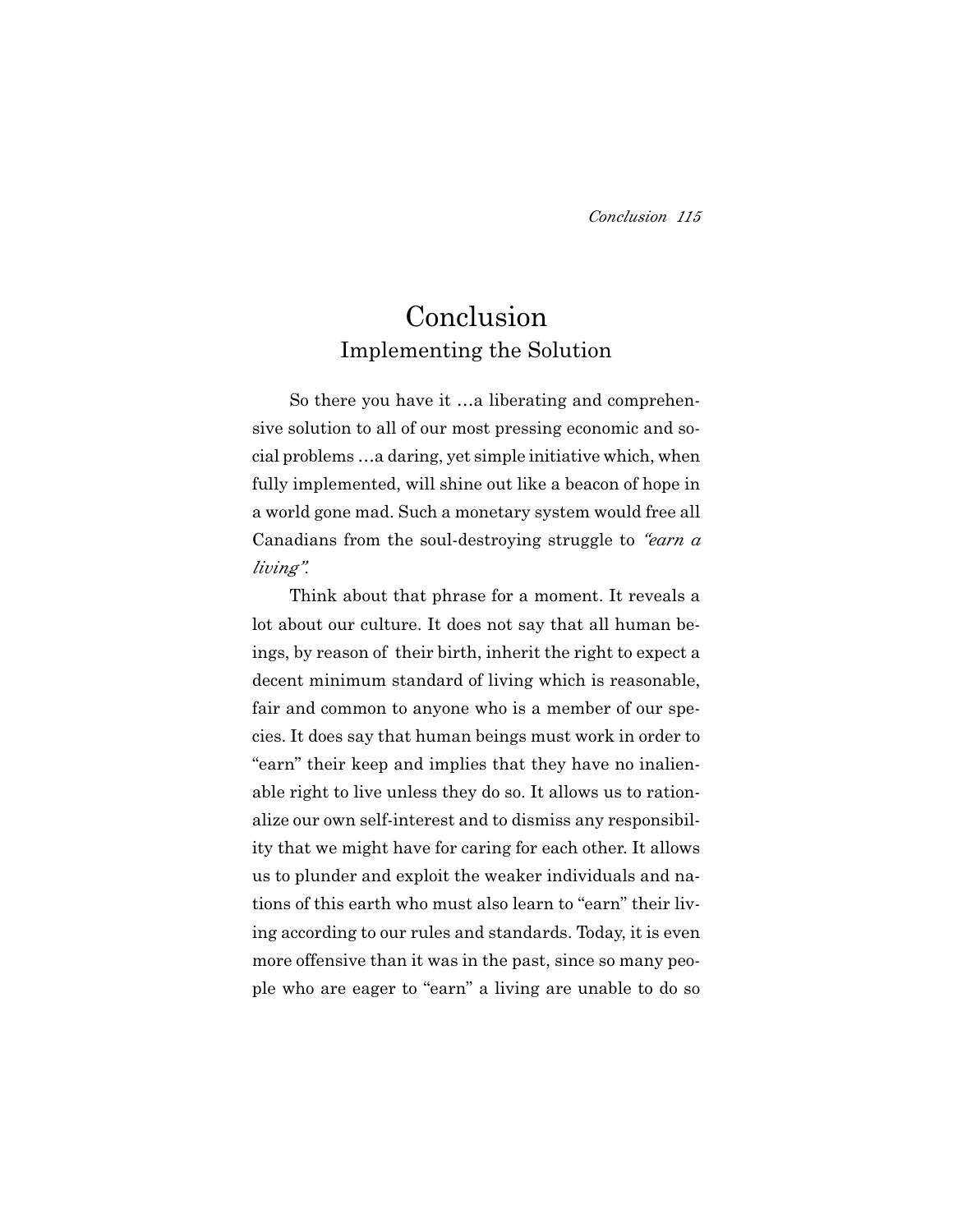simply because there are no longer enough decent "livings" available for everyone. What person alive has the right to deny another person their equal share of the earth and the natural abundance that it contains? What human being has the wisdom to judge whether or not a fellow human being "deserves" an equal share of the gift of life? By whose culture and standards do we judge?

Under the proposed new monetary system, the oppressive economic aspects of work would be abandoned and the drudgery of work, as a means of survival, would be replaced with the excitement of work, as a means of self-expression and personal fulfillment. People would measure success in terms of their level of satisfaction not their level of income. The nature of your work and the quality of your workmanship would reflect who you really are as a person. Working would no longer be just a necessary burden, a means to an end. It would become a passionate partner in a life-long journey of self-discovery, a creative ally, a welcome friend. The external stimulation and reward for a job-well-done would come from the thanks and the praise of your customers, and from the "valueadded" to your public reputation.

Under the new monetary system the dignity of all human life would finally be fully acknowledged and the inter-generational baton of opportunity would be passed on to everyone. Simultaneously, the leading causes of poverty, violence, crime, sickness and abuse (of both self and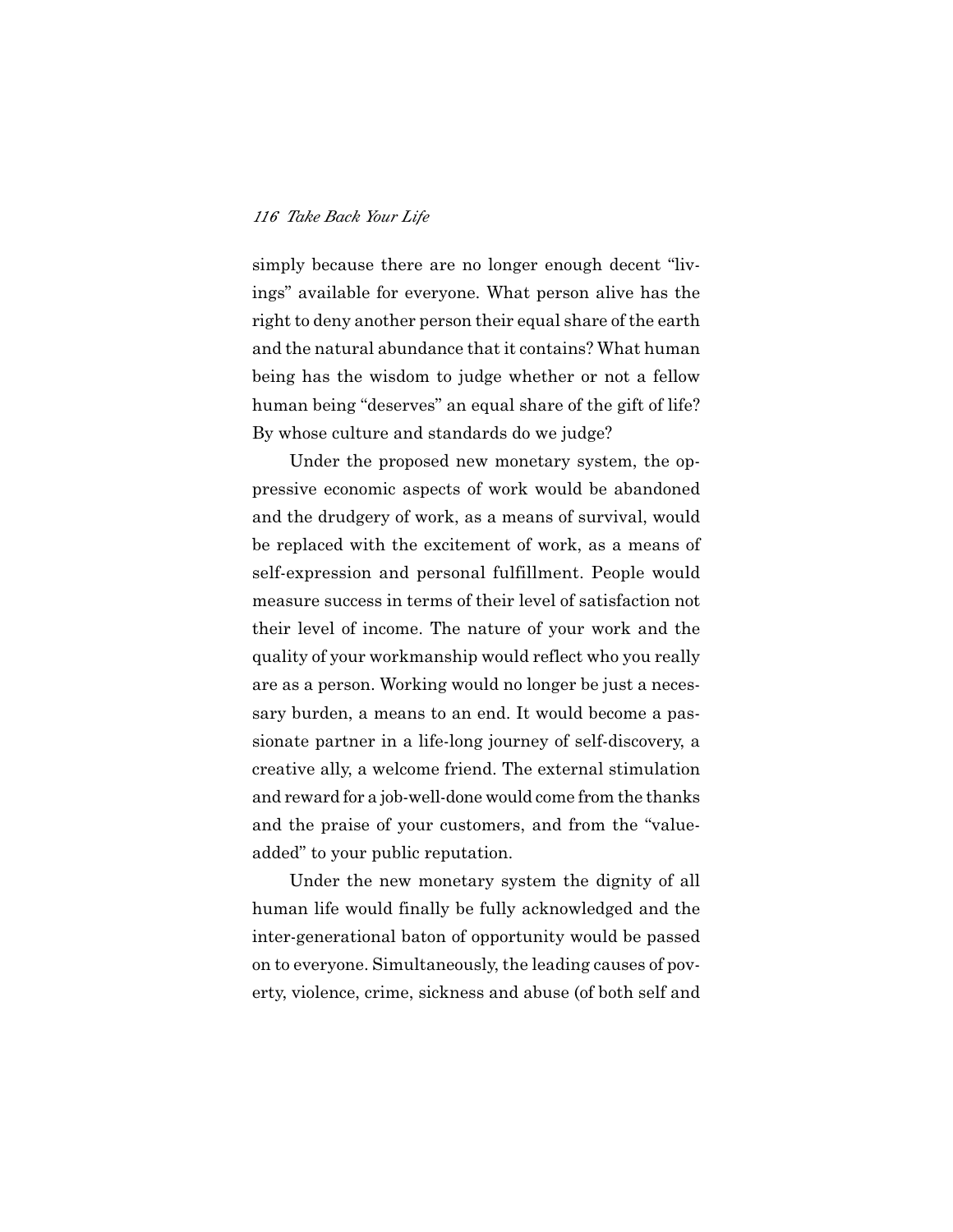### *Conclusion 117*

others) would be eradicated. The clouds of pessimism and despair would recede and a new attitude of hope would redefine what is "possible" for humankind in the future.

But can such a radical program ever be implemented? Will the "powers-that-be" ever allow such an *economic democracy* to be achieved? If enough Canadians support the idea, then the existing elite will really only have two choices. One is to adopt the new system in response to the clearly expressed, democratic will of the people. The other is to reveal that "democracy" is merely an illusion under the present system of government, by blocking the legitimate demands of the people. In either case, the public would be better off; in the first, because the new monetary system would be implemented; in the second, because the cost of maintaining the illusion of democracy could be eliminated.

We don't have a great deal of time. The federal government is giving away our sovereignty at a furious pace. The Bank Act is up for review again in 1997, and there are rumors in the air that the government has even been considering abolishing the Bank of Canada and allowing the U.S. Federal Reserve to take over our monetary policies. Both the federal government and the provinces have been selling off public assets and privatizing and downsizing their operations. Our governments seem to be setting us up for a major financial crisis. Once much of our best public collateral is gone, the banks and foreign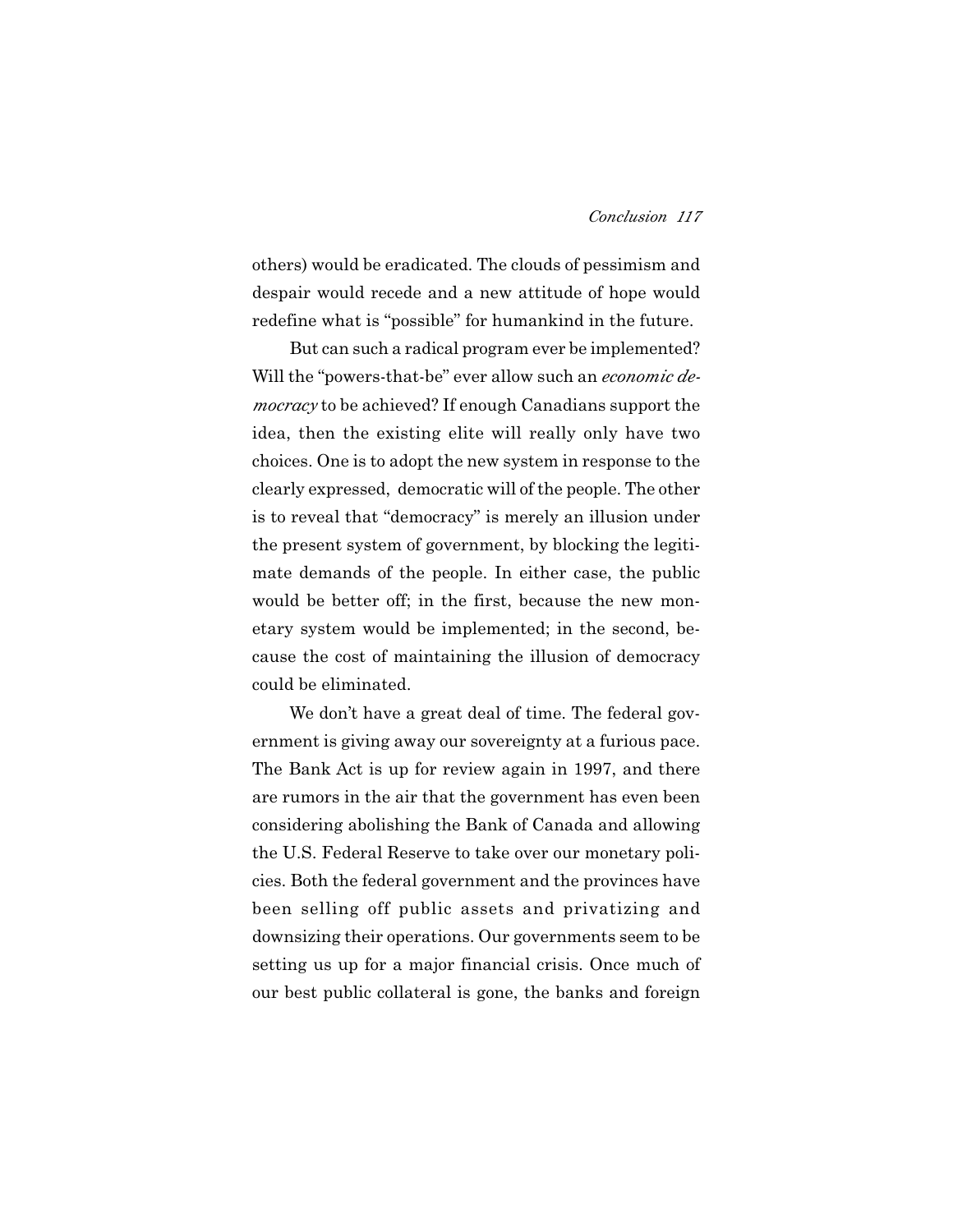money markets will demand even higher risk premiums (interest rates) which will push our economy to the brink. The International Monetary Fund (IMF) will then "have" to step in to "help" us out, and you don't have to look very far inside any Third World country to see how their "help" affects the living conditions of most of the country's citizens.

Then, of course, there is the issue of Quebec. If Quebec separates, it will drive a wedge right through the center of Canada. Shared Canadian values and interests will be reduced even further as east-west trade across Canada turns, more and more, towards the south. "Free Trade" has already eliminated many of the subsidies and advantages that held this country together. As our national identity crumbles, so too will our determination to resist a complete merger with the United States.

Canadians have been sleeping like children, while their political parents dismantle the country. It's time to wake up and dust off democracy. Either we use it now, or it will be lost forever in the "New World Order". The only way that this idea will ever be adopted is if a majority of Canadian citizens *demand* that the federal government hold a legally binding national referendum on the issue. It will definitely take time and a lot of hard work to build the necessary public awareness and support, but there is no other way to make democracy work!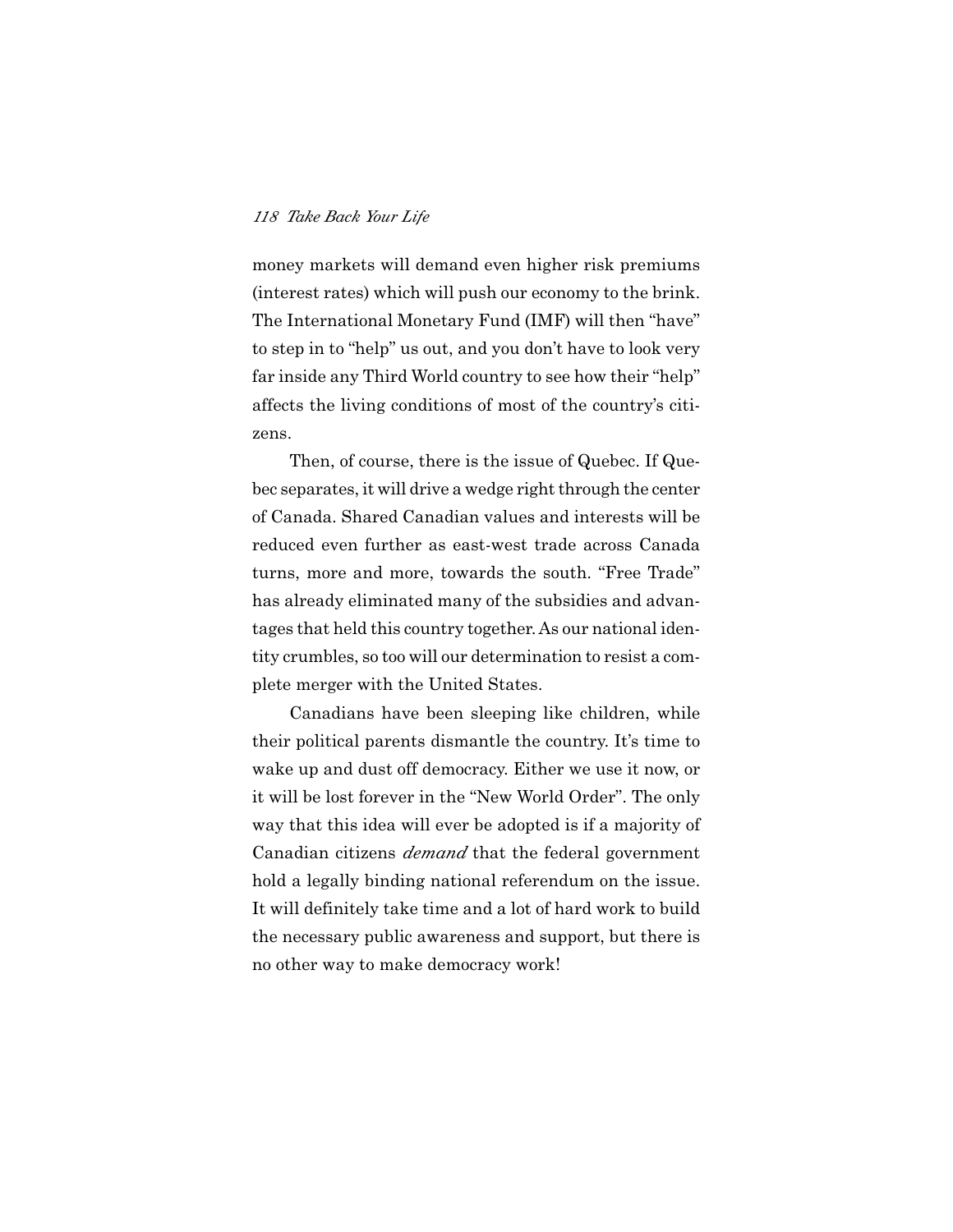# *What you can do to help.*

You have already started to help by buying this book and educating yourself. Get as many copies as you can afford and start mailing them to all of the people that you know. Form local reading and discussion groups, organize larger public seminars and link your local action group to the national network. Locate the right councillors in your community and begin building support within your municipal government. When the time is right, have your municipality pass a resolution supporting the call for a national referendum. *Organize the communities, and the provinces and the nation will soon be united!*

Don't waste your time writing letters to the provincial or federal governments. The time for that will come, but first we must build grassroots support from coast-tocoast. Don't waste your time trying to get any support from the union bureaucracies either. Their leaders are not likely to support any system that will make them redundant. Go to the membership *…go to the people themselves*.

A vast majority of citizens will be much better off under the new system, so you will get the support of all types of people. Network with other local community organizations that are already involved in social and economic justice issues; church groups, seniors organizations, food banks and poverty groups, students groups, women's groups, immigrant support groups, literacy groups, social service agencies, job-finding clubs, small business net-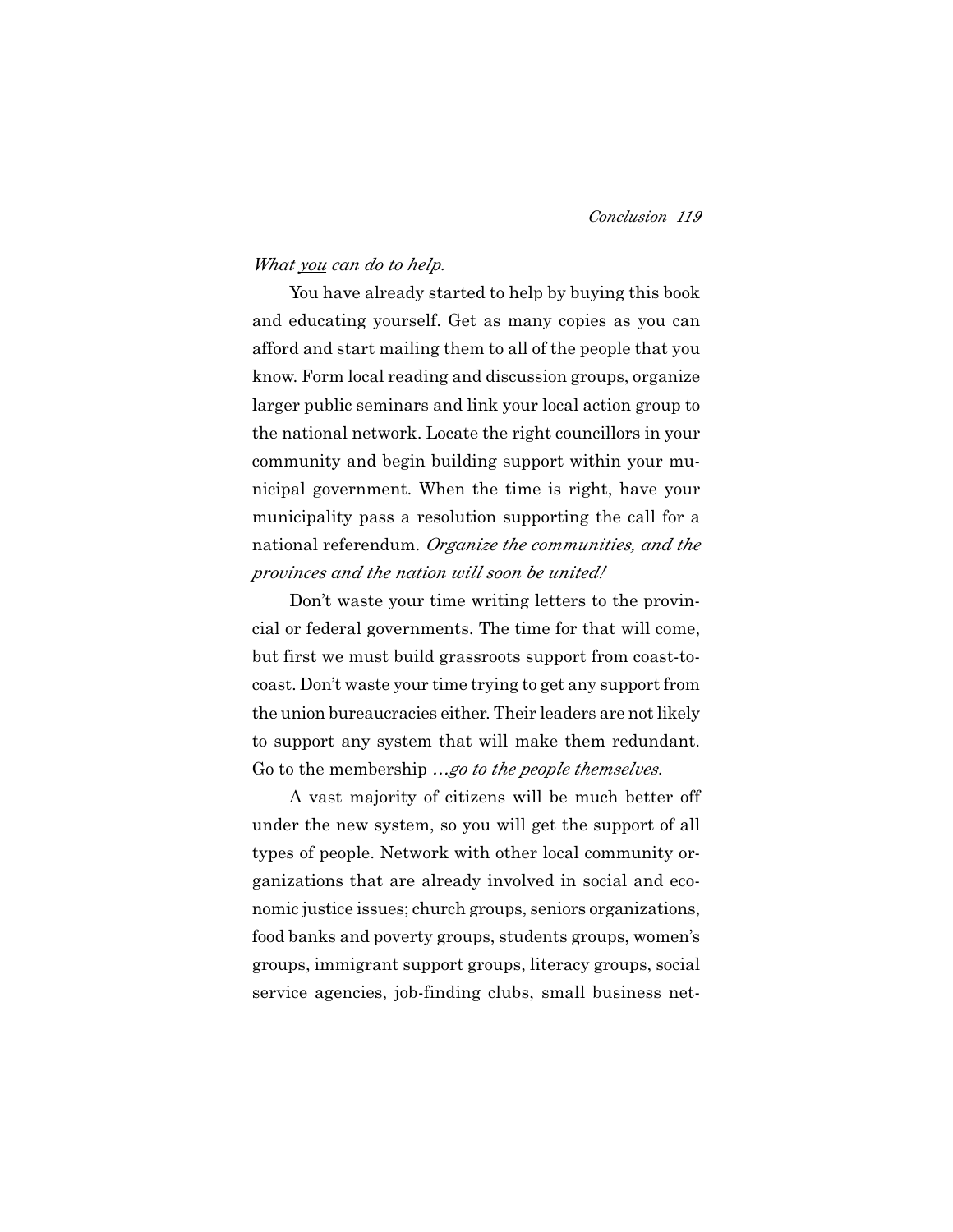works and entrepreneur organizations, service clubs, arts and recreational groups, etc. Encourage young people and the unemployed to volunteer their time. They are more likely than most to be already aware of how urgent the need for change really is.

Be creative when it comes to publicity. The mainstream media will not likely give you much support. Dream up some attention-getting publicity stunts that your main daily newspaper can't ignore. Use any independent community newspapers in your area to get the message out. Ask your cable TV station to broadcast a local phone-in talk show. Write a book review and get it published in as many local newsletters as you can. Don't forget your local radio stations, you may find some supportive people there. As public support builds in your community begin to get municipal councillors involved in the publicity.

Build a financial base. Use this book as a fundraising tool. *Substantial volume discounts are available.* Community fundraising campaigns are an excellent way to build public awareness and can be used to gain access to popular malls and shopping centres. Your group will need funds to help pay for the local portion of a national media campaign which will be launched just prior to the referendum. The financial elites will spend a fortune on media advertising to discredit this idea and defeat us in the referendum. *Start saving now*.

Above all else, don't lose hope. We are going to win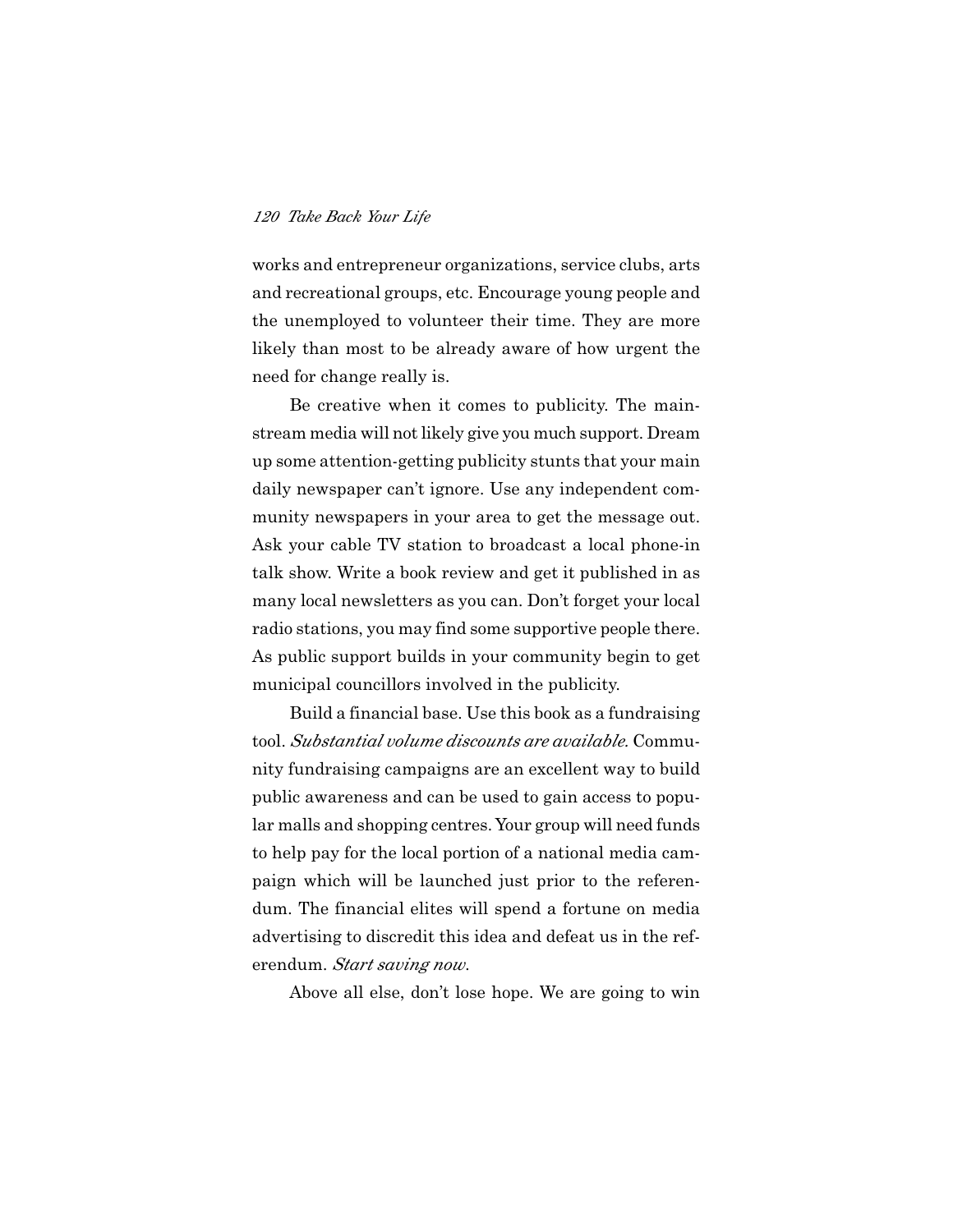this campaign. The solution is simple and understandable, the benefits are comprehensive and obvious. The need for change has never been greater and the will of the public is awakening everywhere. Once the public is informed, their passion for justice can be aroused. Once the public has been aroused, their collective determination is unstoppable. *Economic democracy will be achieved!*

In case you ever get discouraged, I will conclude this book with a hopeful tale which illustrates how the power of co-operation can be used to achieve the seemingly impossible.

## *The Ants and the Elephant*

Once upon a time, there was a place where ants and an elephant lived together. The elephant, being much larger and more powerful than the ants, made the ants work all day fetching peanuts for him. If the ants worked hard enough, at the end of the day they could keep a few of the peanuts for themselves. If, however, the ants had not worked hard enough to please the elephant, they got nothing. Although the ants were not happy working for the elephant, they were all certain that there was nothing that they could do about it. Whenever they complained to the elephant, or tried to stop working, the elephant simply crushed them with his huge and mighty feet.

One day, one of the ants had an idea. After work he called some of the other ants together to discuss his plan.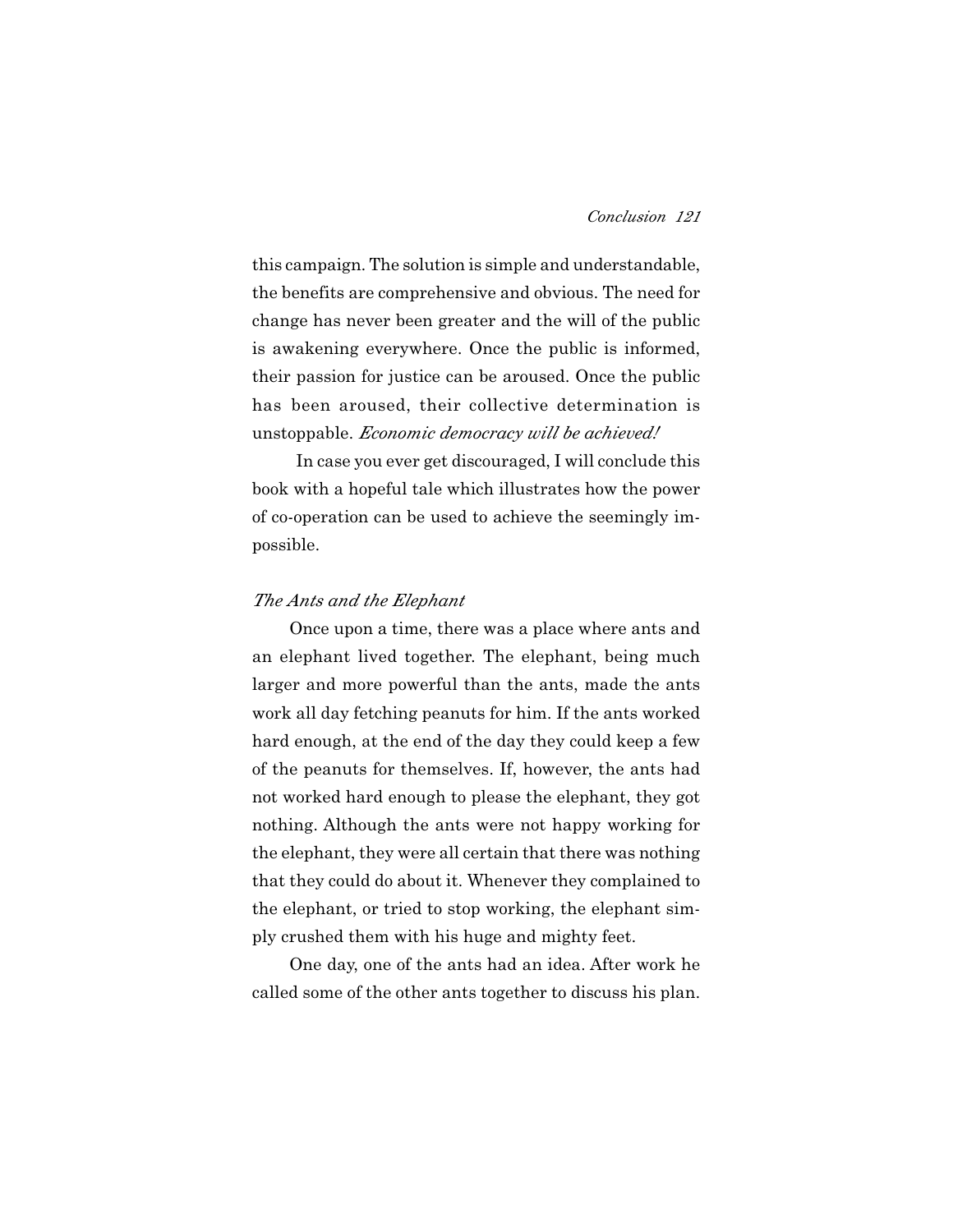"We have been working for the elephant for so long that we now eat like the elephant, sleep like the elephant and even think like the elephant. But we are not elephants, we are ants, and if we are ever to be free, we must do what ants do, we must dig!" exclaimed the ant. Most of the ants, upon hearing his plan, just laughed and called him crazy. A few, however, met later that night and began digging tunnels deep into the sand. A few days later, several other brave ants, bringing peanuts, joined the rebellious ants in the tunnels. As time went on, news about the progress of the project spread to every ant hill, and thousands more ants joined in.

But the elephant was getting suspicious. "Where are the rest of the ants?" he screamed, as his huge foot stomped down on an ant hill. "Find them and bring them back to me" he demanded. The rest of the ants went into the tunnels to bring back the others, but when they found them, they were surprised by how close to completion the plan now was. Instead of returning to the surface, they all worked together to finish the job.

The next morning, all the ants returned to the surface and waited together for the elephant to come to his usual command post. But when he arrived, the ground beneath his enormous feet caved in and he dropped down into a pit that the ants had created just below the surface. Knowing that the weight of the huge beast would cause the remaining ground to give way once he set foot upon